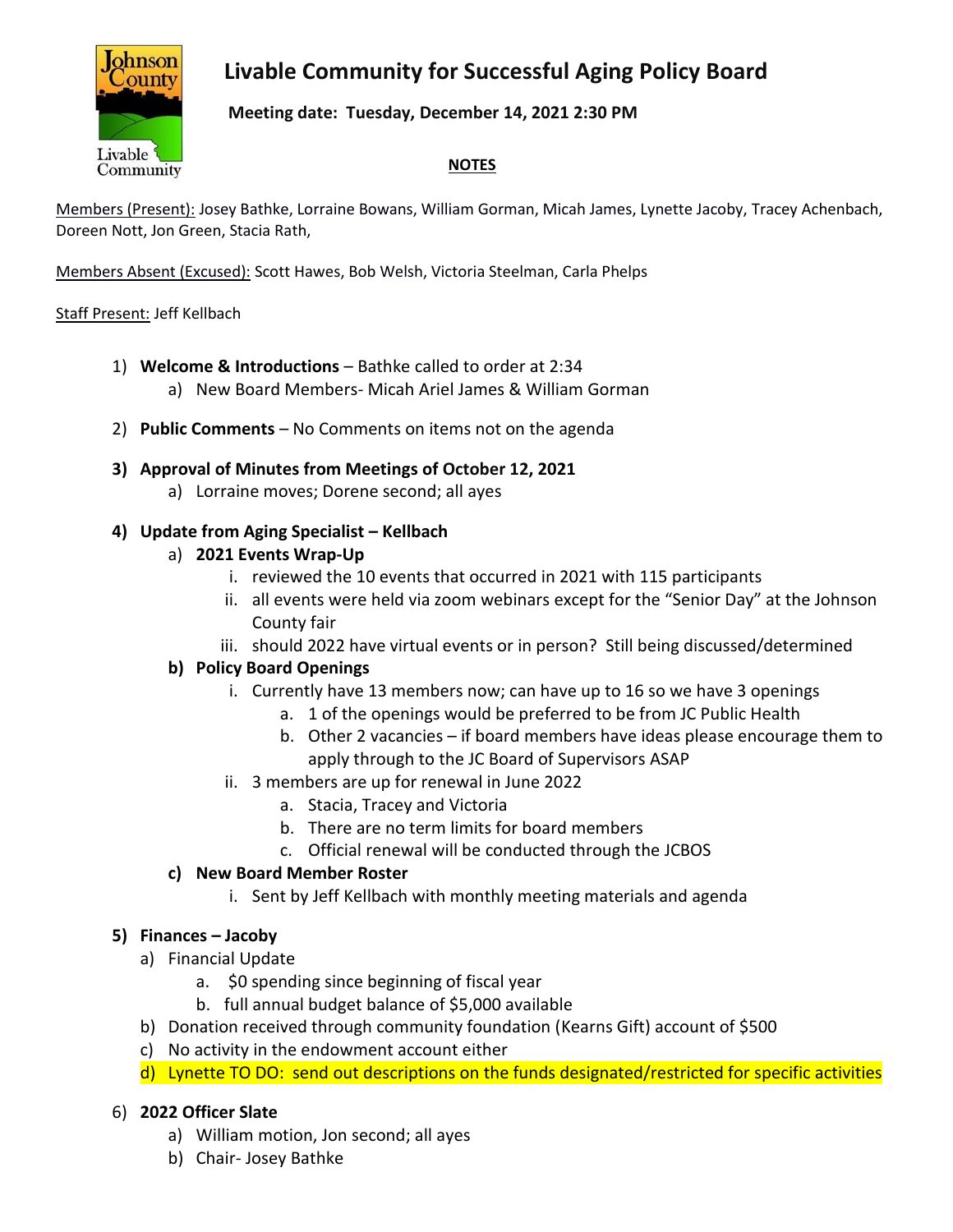- c) Vice-Chair- Lorraine Bowans
- d) Treasurer- Lynette Jacoby
- e) Secretary- Dorene Nott

# **7) ARPA Update from Supervisor Jon Green**

- a) Shared list of projects approved by JCBOS on 11/8/21
	- i. ARPA approved projects on page 135-136 at: [https://johnson](https://johnson-county.granicus.com/DocumentViewer.php?file=johnson-county_f4f5b669b53cda3f1122b5d391914bb8.pdf&view=1)[county.granicus.com/DocumentViewer.php?file=johnson](https://johnson-county.granicus.com/DocumentViewer.php?file=johnson-county_f4f5b669b53cda3f1122b5d391914bb8.pdf&view=1)[county\\_f4f5b669b53cda3f1122b5d391914bb8.pdf&view=1](https://johnson-county.granicus.com/DocumentViewer.php?file=johnson-county_f4f5b669b53cda3f1122b5d391914bb8.pdf&view=1)
- b) Highlighted a few items of note to this board
	- i. Hire an additional Disease Prevention Specialist in Pub Health
	- ii. Hire two FTE Community Health Nurses
	- iii. Expand home repair and aging in pace programs administered by local orgs to target rural and aging residents (\$600,000)
		- *a. JCBOS have not begun writing eligibility criteria yet including have not determined if/what income criteria*
		- b. Housing Action Committee TO DO compile ideas and provide feedback to JCBOS about eligibility criteria (limits, income criteria, grant vs loan structure, etc.);
		- c. Jon Green will attend next Housing mtg on Jan  $13<sup>th</sup>$  to participate in the discussion

# **8) 2022 Legislative Priorities Update by Lynette/ Jeff**

- a) Final submission from JCLCPB to JCBOS was shared in JCLC monthly meeting materials
- b) JCLC consider reaching out to peers in urban counties to see if we can all advocate for some of the same priorities
	- i.  $Q1$  reach out to peer orgs –
	- ii. Q2 draft shared priorities for us all ot use
	- iii. Q3 present repeated/united priorities from each county to funnel up to the urban counties
- c) Jon, Josey and Jeff TO DO: work on this for 2023
- **9) Reports from Action Teams and Committees –** all committee meetings will be on the Johnson County events calendar (johnsoncountyiowa.gov/events)
	- 1) **Caregivers –** committee planning to meet in February; recent December meeting was not attended by anyone
	- **2) Communications Committee –**
		- a. Electronic Newsletter by Jeff Kellbach
		- b. New website with service directory working through it systematically to make sure everything is updated
		- c. Lorraine IDEA: Postcard to send to 45+ citizens about JCLC and its services/benefits i. JCBOS has marketing staff per Jon; might be an available resource in 2022
	- 3) **Falls Prevention –** met last week; UIHC has some recent programming that was reviewed/discussed; will need to determine if Falls Prevention Day 2022 (first day of autumn) can be in person or virtual
	- 4) **Housing** (Lorraine provided update)
		- a. zoom lunch & learn attendance is down; considering reducing from 6 to 4
		- b. discussing home assessments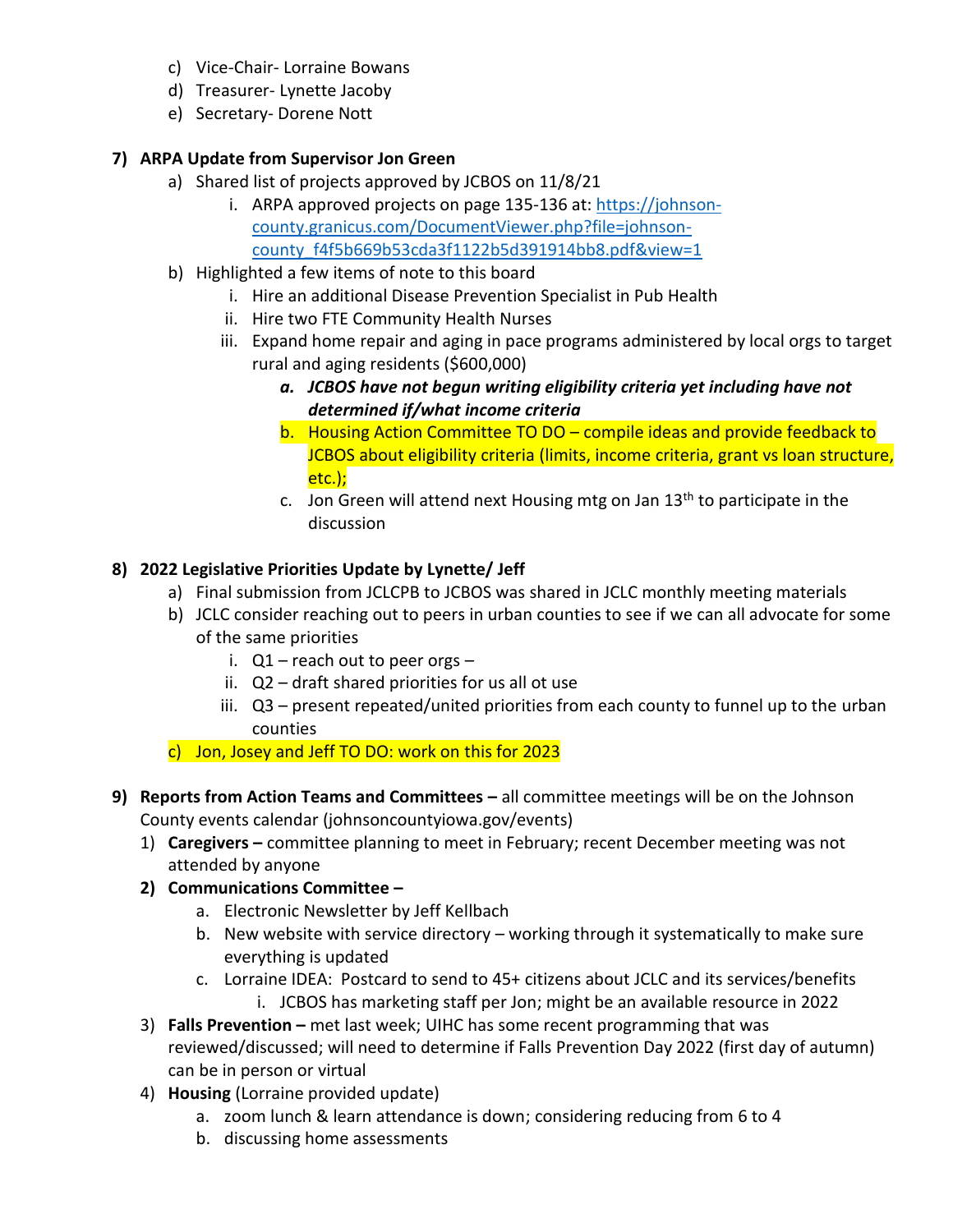- c. asking tradespeople to create short videos about home improvements to then provide on website
	- i. building collaboration with SR Center, TRAIL, AARP, JCLC
	- ii. Hire city videographer submit funding request to JCLC
	- iii. JCBOS has AV staff per Jon; might be an available resource in 2022

#### 5) **AARP Age-Friendly** (Stacia chair)

- a. Tuesday at 1:30 to discuss future of the group & future schedule
- b. Jeff to send zoom link
- 6) **Transportation** no activity in 2021

#### **10) Strategic Plan**

- a) Progress Report/ Update
- b) June 2022- Begin review and update of next Strategic Plan

# **Johnson County Livable Community Strategic Plan 2020-2022**

#### **GOAL 1: AFFIRM AND PROMOTE A COMMON UNDERSTANDING OF THE JCLC POLICY BOARD**

| Strategy                                                       | <b>Action Plan</b>                                        | By Whom                    | By When                                             |
|----------------------------------------------------------------|-----------------------------------------------------------|----------------------------|-----------------------------------------------------|
| Ensure the work<br>of JCLC aligns with<br>Strategic Plan goals | 1. Review and evaluate progress at<br>each board meeting. | Policy Board               | monthly                                             |
|                                                                | 2. Review and evaluate action<br>Teams/committees         | Policy Board               | annually                                            |
|                                                                | 3. Orient and mentor new members                          | <b>Executive Committee</b> | within 1 month<br>of appointment<br>to Policy Board |

#### **GOAL 2: IMPROVE AND INCREASE JCLC OUTREACH AND ENGAGEMENT**

| Strategy                                                            | <b>Action Plan</b>                                                                                                                                                                                                                                                                                                                                       | By Whom                         | By When  |
|---------------------------------------------------------------------|----------------------------------------------------------------------------------------------------------------------------------------------------------------------------------------------------------------------------------------------------------------------------------------------------------------------------------------------------------|---------------------------------|----------|
| Improve communications                                              | 1. Increase newsletter circulation by<br>200 people through Identification<br>of mailing lists and agencies to<br>publicize and distribute newsletter                                                                                                                                                                                                    | <b>Communications Committee</b> | 12/2022  |
|                                                                     | 2. Complete migration of JCLC<br>website                                                                                                                                                                                                                                                                                                                 | <b>Communications Committee</b> | 12/2020  |
|                                                                     | 3. Review website info/printed<br>material and update<br>(i.e. housing options)                                                                                                                                                                                                                                                                          | <b>Communications Committee</b> | annually |
| Identify and strengthen<br>government and<br>Community partnerships | 1. Present year end report to at<br>least 2 City Councils and/or<br>joint entities (at least 5<br>different communities)<br>a. $2^{nd}$ Quarter - Attend Board of Supervisors meeting – April 29 <sup>th</sup><br>a. April 29 <sup>th</sup> Older Adults Month Proclamation<br>b. $3^{rd}$ Quarter – possibly have Exec Comm attend Supervisors meeting? | <b>Executive Committee</b>      | 12/2022  |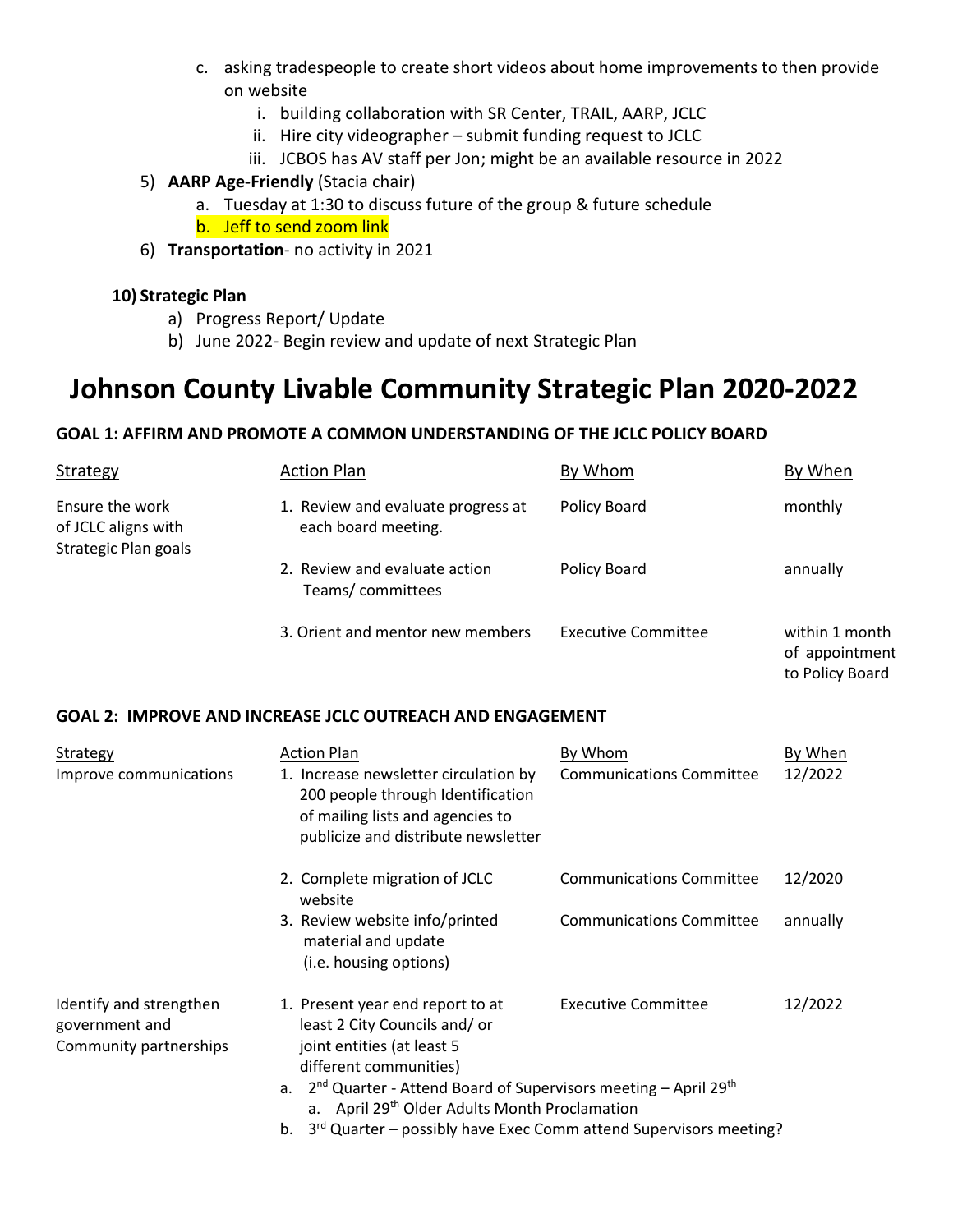|                                                       | 2. Attend Board of Supervisor<br>meetings, provide annual report<br>and information on aging initiatives                                 | <b>Executive Committee</b> | quarterly |
|-------------------------------------------------------|------------------------------------------------------------------------------------------------------------------------------------------|----------------------------|-----------|
|                                                       | 3. Conduct outreach to at least<br>1-2 rural Communities to inform<br>them about JCLC and services<br>available through Aging Specialist | <b>Aging Specialist</b>    | annually  |
| Increase educational<br>initiatives and opportunities | 1. Provide a minimum of 5 forums,<br>presentations, booths and other<br>programs                                                         | <b>Action Teams</b>        | annually  |

#### **Goal 3: BUILD AND SUSTAIN JOHNSON COUNTY AS A LIVABLE COMMUNITY**

| Strategy<br>Effectively advocate on<br>behalf of older Adults<br>residing in Johnson County                        | <b>Action Plan</b><br>1. Develop the JCLC policy agenda<br>and present to the Board of<br>Supervisors for approval                                   | By Whom<br>Policy Board, Action Teams | By When<br>annually,<br>by 10/31 |
|--------------------------------------------------------------------------------------------------------------------|------------------------------------------------------------------------------------------------------------------------------------------------------|---------------------------------------|----------------------------------|
|                                                                                                                    | 2. Develop an outreach plan to<br>promote our approved policy<br>agenda                                                                              | Policy Board                          | annually                         |
|                                                                                                                    | 3. Develop at least one program or<br>Initiative to promote policy agenda                                                                            | Policy Board                          | annually                         |
|                                                                                                                    | 4. Visit the State Capitol on Older<br>Iowans Day to meet with our<br>Legislators and promote our<br>Policy agenda                                   | Policy Board, Action Teams            | annually                         |
| <b>Explore livable community</b><br>designation for Johnson<br>County                                              | 1. Research and determine feasibility                                                                                                                | Policy Board                          | 6/30/2021                        |
| Invite community members<br>to a conversation via Zoom<br>to get their opinions about<br>being a livable community | 1. Invite to Johnson County Agency<br>to Policy Board Meeting Individually-<br>Social Services, Public Health,<br><b>Emergency Management, SEATS</b> | Policy Board                          | 12/31/2021                       |

# 11) Meeting dates for future meetings

- a) Executive Committee Meeting-January 11<sup>th</sup> at 2:30PM
- b) Policy Board- February 8<sup>th</sup> at 2:30PM

# 12) Future Meeting Topics

# 13) Announcements

a) Facebook Page Link:<https://www.facebook.com/JCSocialServices>